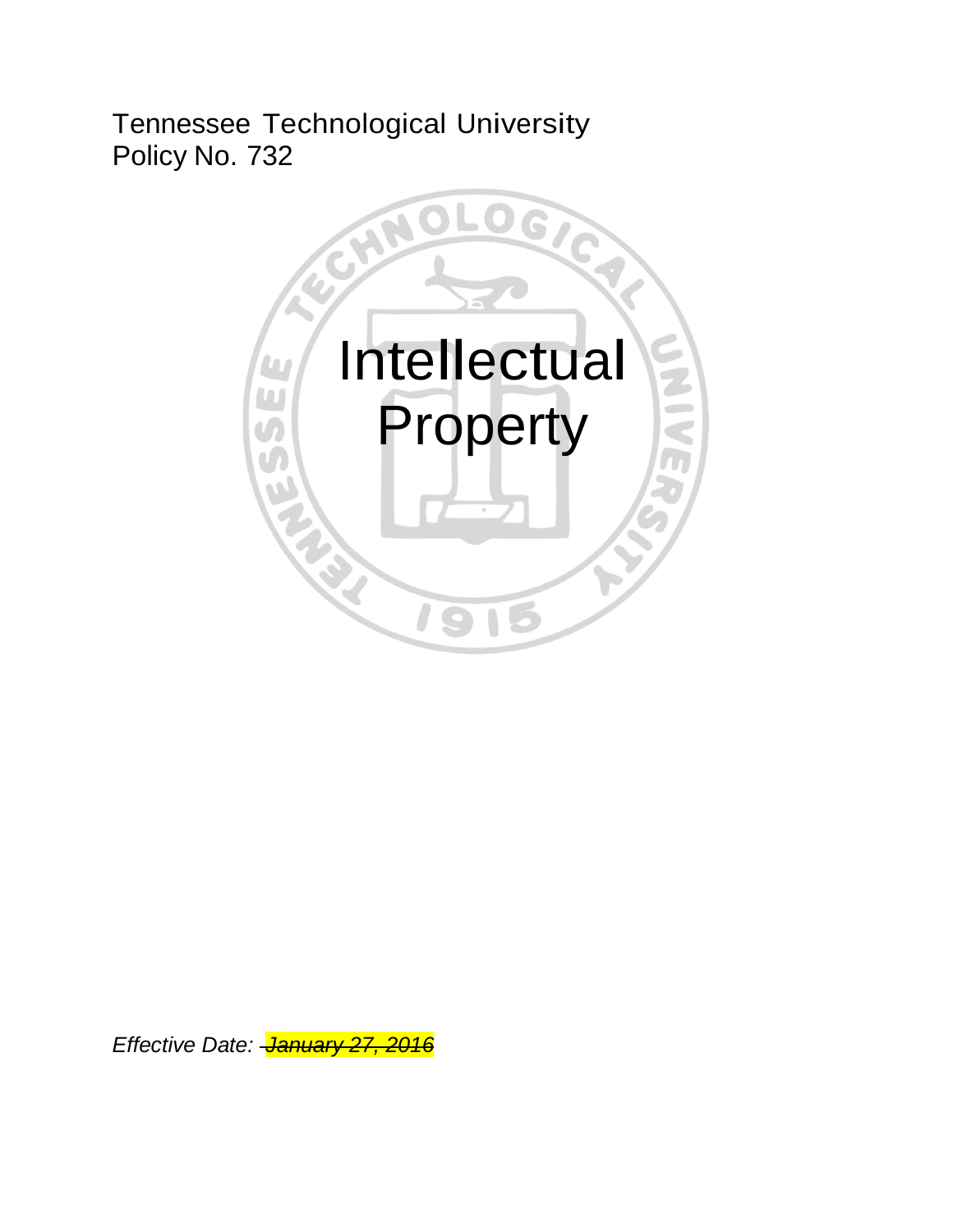**Policy No.:** 732 **Policy Name:** Intellectual Property

### **I. Purpose**

Tennessee Tech encourages Inventions and the production of copyrightable Works, facilitates the utilization of such Inventions and Works to the benefit of the public and members of the Tennessee Tech community, and provides for the equitable sharing of any proceeds derived from the commercial exploitation of Inventions and Works in which, pursuant to this policy, Tennessee Tech is determined to have an interest. This policy protects the interests of all concerned parties: members of the Tennessee Tech community, external sponsors of research, and the public.

The Intellectual Property Advisory Committee (IPAC) is responsible for administering the policies and enforcing the rules and regulations related to intellectual property (IP).

# **II. Review**

This policy will be reviewed every three years or whenever circumstances require review, whichever is earlier, by the Associate Vice President for Research in consultation with the Vice President for Research and Economic Development and the Office of the Provost, with recommendations for revision presented to the Administrative Council, Academic Council, and University Assembly.

# **III. Scope**

This policy shall apply to all persons employed (full-time, part-time, and temporary employees) by Tennessee Tech, to students enrolled at Tennessee Tech, and to other persons using Tennessee Tech's facilities and resources. Contracts for works-for-hire between Tennessee Tech and independent contractors should define the respective rights and responsibilities of the parties with respect to ownership of any intellectual property developed as a result of the contract.

# **IV. Definitions**

- **A. Author:** person(s) responsible for creation of Work
- **B. Course Materials:** excluding course syllabus, these materials include, but are not limited to, lecture notes, presentations, videos, and online course content
- **C. Intellectual Property (IP):** Inventions and Works
- **D. Invention:** any new discovery, use, application, process, composition of matter, article of manufacture, know-how, design, model, technological development, or biological material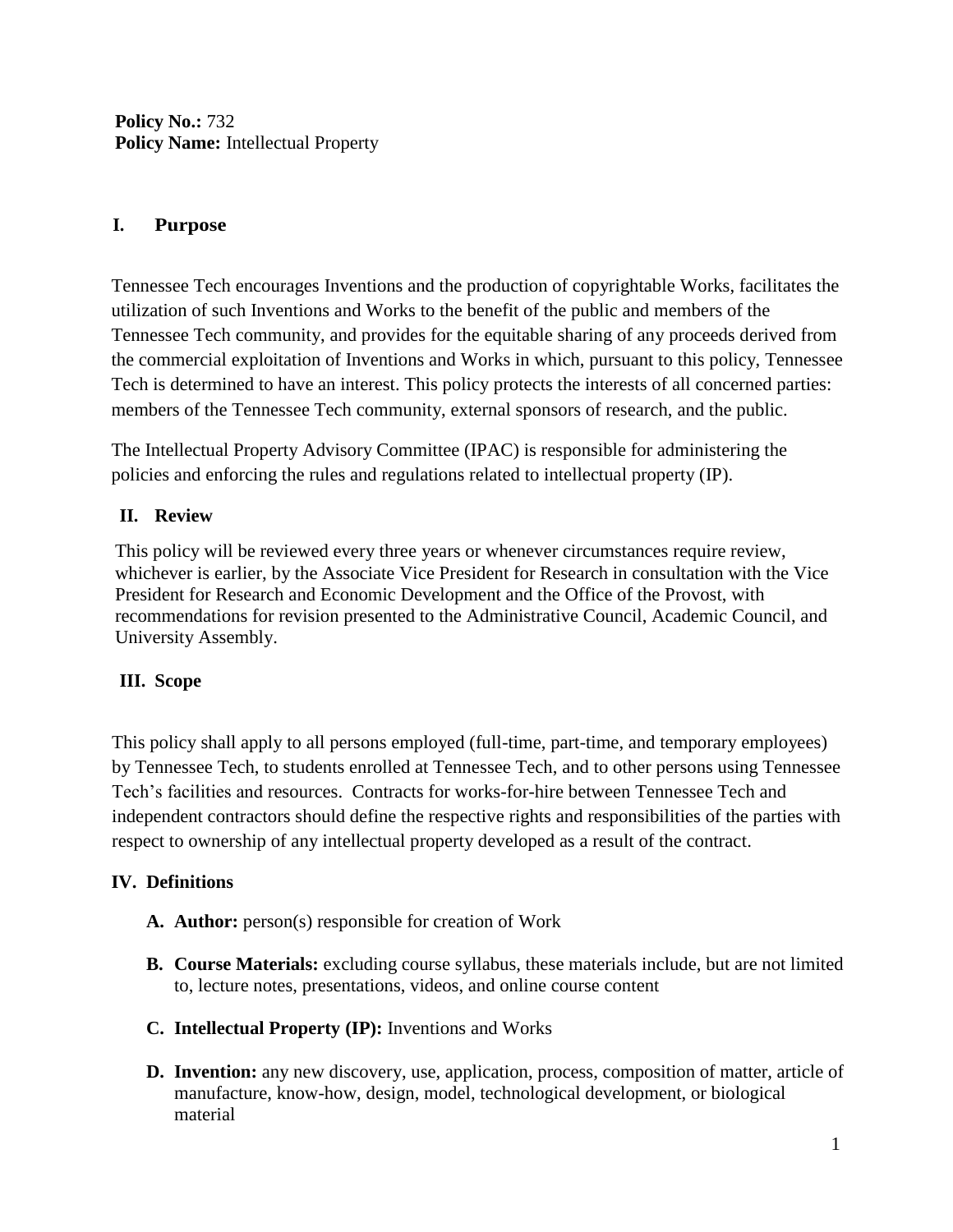- **E. Inventor:** person or persons responsible for the conception of an essential element of the invention
- **F. Net Income:** proceeds and dividends related to the sale, lease, or licensing of IP, minus the costs directly associated with patent prosecution, copyright registration, commercialization, defense, maintenance, and administration of IP
- **G. Scholarly Works:** include articles written for publication in academic journals, textbooks, Works of fine art, musical compositions, and literary Works such as novels, short stories, and poems
- **H. Scope of Employment:** activities assigned to a Tennessee Tech employee by his/her supervisor, or which fall within the employee's job description, including course syllabi but excluding miscellaneous Course Materials and Scholarly Works
- **I. Significant Use:** utilization of Tennessee Tech funds, personnel, (including overload compensation), facilities, equipment, materials, or other resources resulting in a direct, indirect, or depreciative cost to Tennessee Tech of more than \$3,553 (in constant 2018 dollars); excludes Tennessee Tech office space, Tennessee Tech libraries, and computers provided by Tennessee Tech. Students' use of resources or facilities typically available to students in their educational activities does not constitute significant use.
- **J. Copyrightable Work:** any copyrightable material as defined by U.S. Code Title 17, chapter 1, section 102, which includes theses and dissertations. As a condition of being awarded a degree, the student grants the University a non-exclusive right to retain, use, and distribute a number of copies of the theses and dissertations, together with the right to require its publication for archival use. However, in cases where the theses or dissertations are the result of an externally funded project with publication restrictions, the theses or dissertations would be embargoed until those restrictions are lifted. If the theses and dissertations are a result of a grant-funded project, those works are subject to other Federal and state compliance guidelines.

#### **V. IP Ownership**

- **A.** IP developed by persons to whom this policy applies shall be the sole and exclusive property of Tennessee Tech if the IP is:
- **1.** developed within the Scope of Employment, except Scholarly Work; or
- **2.** developed in the course of a project sponsored by Tennessee Tech; or
- **3.** developed with Significant Use of Tennessee Tech resources; or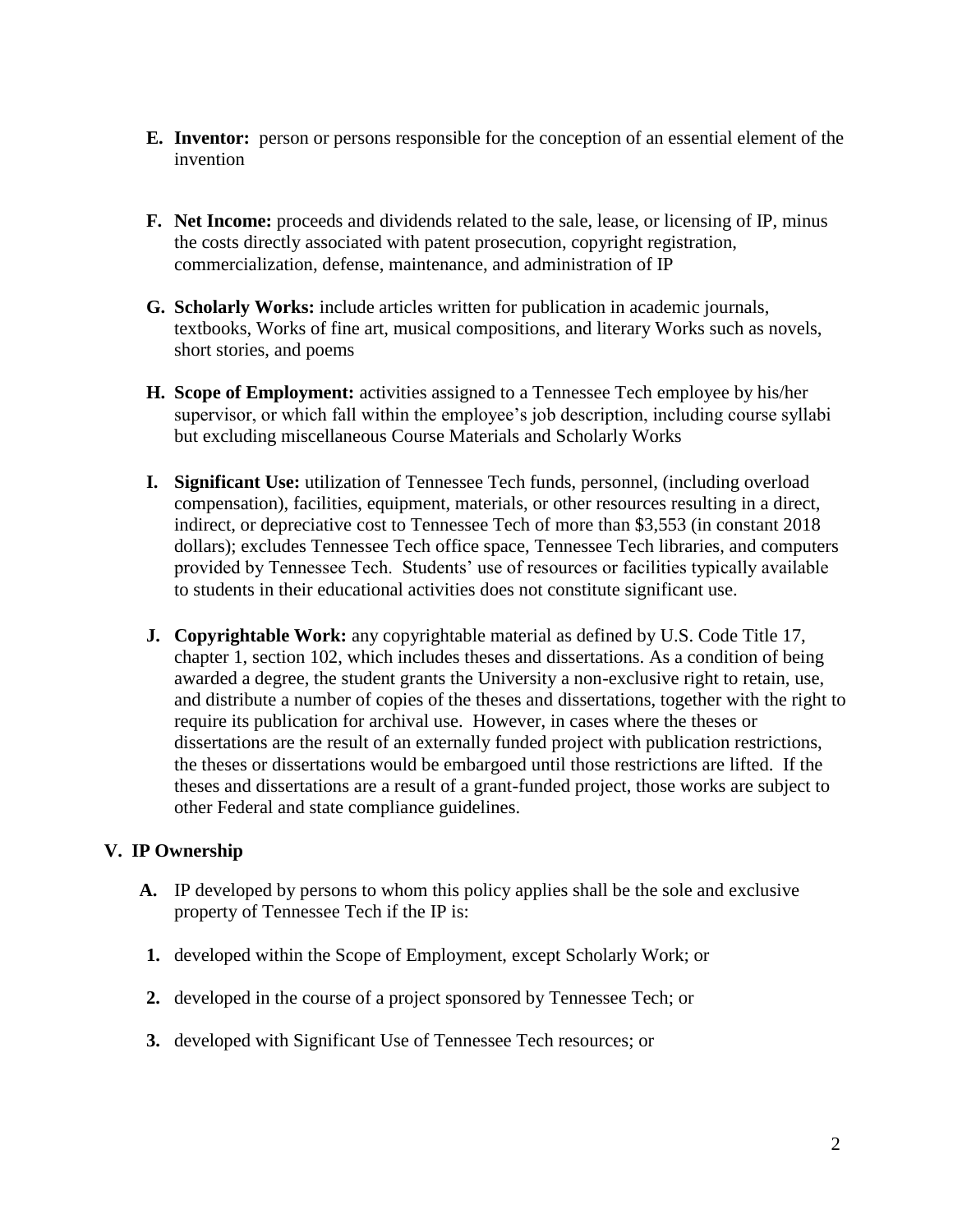- **4.** developed in the course of a project arranged, administered, or controlled by Tennessee Tech and sponsored by persons, agencies, or organizations external to Tennessee Tech, absent prior written agreement to the contrary.
- **B.** Prior to Tennessee Tech providing support to a person to whom this policy applies, including release time or funding, where that support could reasonably result in an Invention or Work with commercial value, Tennessee Tech and the person(s) receiving that support shall agree in writing whether any resulting IP potentially would qualify as a Scholarly Work, provided however that it is understood that in the absence of any written agreement that provides for ownership by any such person or persons, the resulting Inventions or Works are the sole and exclusive property of Tennessee Tech.
- **C.** IP developed outside Scope of Employment, on the employee's own time, and without the Significant Use of Tennessee Tech resources shall be the sole and exclusive property of the Inventor or Author. However, Tennessee Tech may require the Inventor or Author assign some or all ownership rights of that Invention or Work to Tennessee Tech if Tennessee Tech assists with the evaluation of IP, patent protection, or commercialization activities.
- **D.** When more than one person is entitled to claim ownership of the IP, the Inventors or Authors shall reach agreement among themselves regarding relative contributions for the purposes of distribution of Net Income from the Invention or Work. The agreement must be in writing and notarized and submitted to the Office of Research before initial decisions about patent protection or commercialization will be made.
- **E.** Online Course Materials
	- 1. Tennessee Tech owns all online courses (where online is the only delivery mode) that are designed, developed, and deployed by faculty and/or staff if Significant Use of university resources was provided in support of the course development.
	- 2. As a best practice, all online courses developed by faculty and staff will be guided by a memo of agreement with a clear designation of ownership.
	- 3. Any distribution, licensing, or sale of Tennessee Tech-owned course materials will be with consent of the authors to the best of Tennessee Tech's ability.
	- 4. Faculty authors will be compensated according to any royalty income in keeping with university policy.
	- 5. Faculty and staff authors will maintain non-exclusive license for the personal use of any university-owned course materials.
	- 6. Faculty and staff will maintain full ownership of any miscellaneous course materials such as class notes, figures, recordings, handouts, tests, etc. regardless of medium or level of university support as long as those course materials do not constitute a complete online course, provided the faculty and staff make course materials available to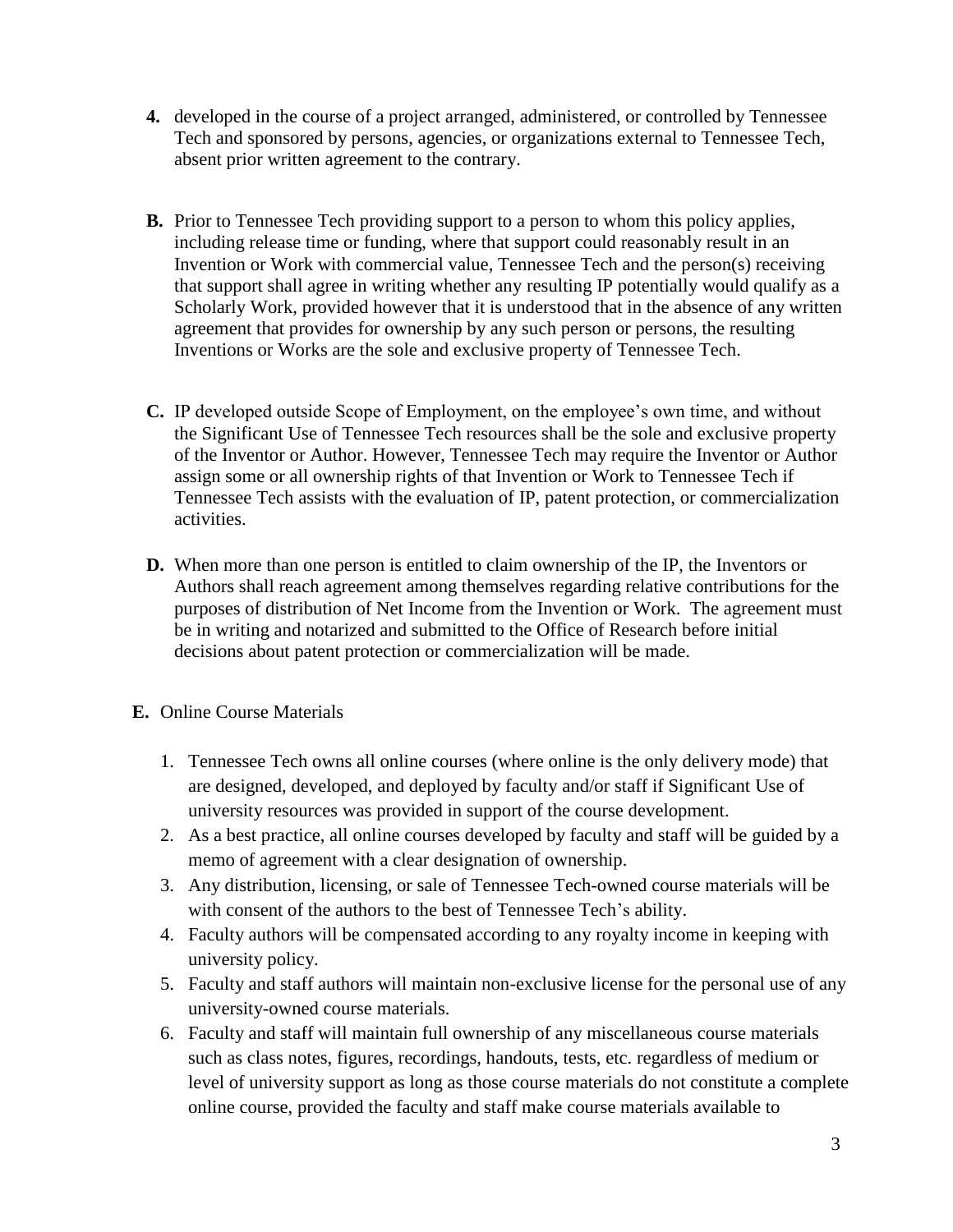Tennessee Tech in order to meet Tennessee Tech's obligations under federal and state disability laws.

- 7. Faculty and staff are prohibited from the inappropriate use, sale, or distribution of any course materials that would constitute a violation of TTU Policy 132 (Conflict of Interest).
- **F.** Nothing in this policy shall preclude a mutually agreed upon contract between Tennessee Tech and persons to whom this policy applies wherein either party may agree to waive their rights.

#### **VI. Policy**

- **A.** With regard to any invention developed in whole or part under a Federal Government grant, contract, or cooperative agreement, Tennessee Tech hereby adheres to Code of Federal Regulations 37 CFR 401 with regard to authorization, applicability of policy, ownership of IP, administrative responsibilities, Inventor rights, Author rights, appeals, and income from IP.
- **B.** Tennessee Tech faculty, students, and staff must submit an Invention Disclosure Form (found on the Office of Research website's Intellectual Property Advisory Committee webpage) for Inventions and Works that may have commercial value if they are developed or created in whole or part during their affiliation with Tennessee Tech.
- **1.** The Inventor or Author shall fully cooperate with the Office of Research in the disclosure process and subsequent activities related to licensing, patenting, or commercializing of the Invention or Work.
- **2.** Inventors should particularly note that certain acts like presenting and publishing about the IP can prevent patent protection. Inventors should contact the Office of Research prior to engaging in these disclosure activities to discuss the potential impact.
- **C.** By making Significant Use of Tennessee Tech resources or participating in sponsored projects, teaching, research, or service projects, individuals (regardless of compensation) accept the principles of ownership of IP as stated in this policy.
- **D.** Tennessee Tech and researchers shall be committed to complying with IP regulations in research, teaching, and other scholarly pursuits by complying with
- **1.** TTU Policy 131 (Preventing and Reporting Fraud, Waste, or Abuse)
- **2.** TTU Policy 132 (Conflict of Interest)
- **3.** TTU Policy 735 (Conflict of Interest in Research)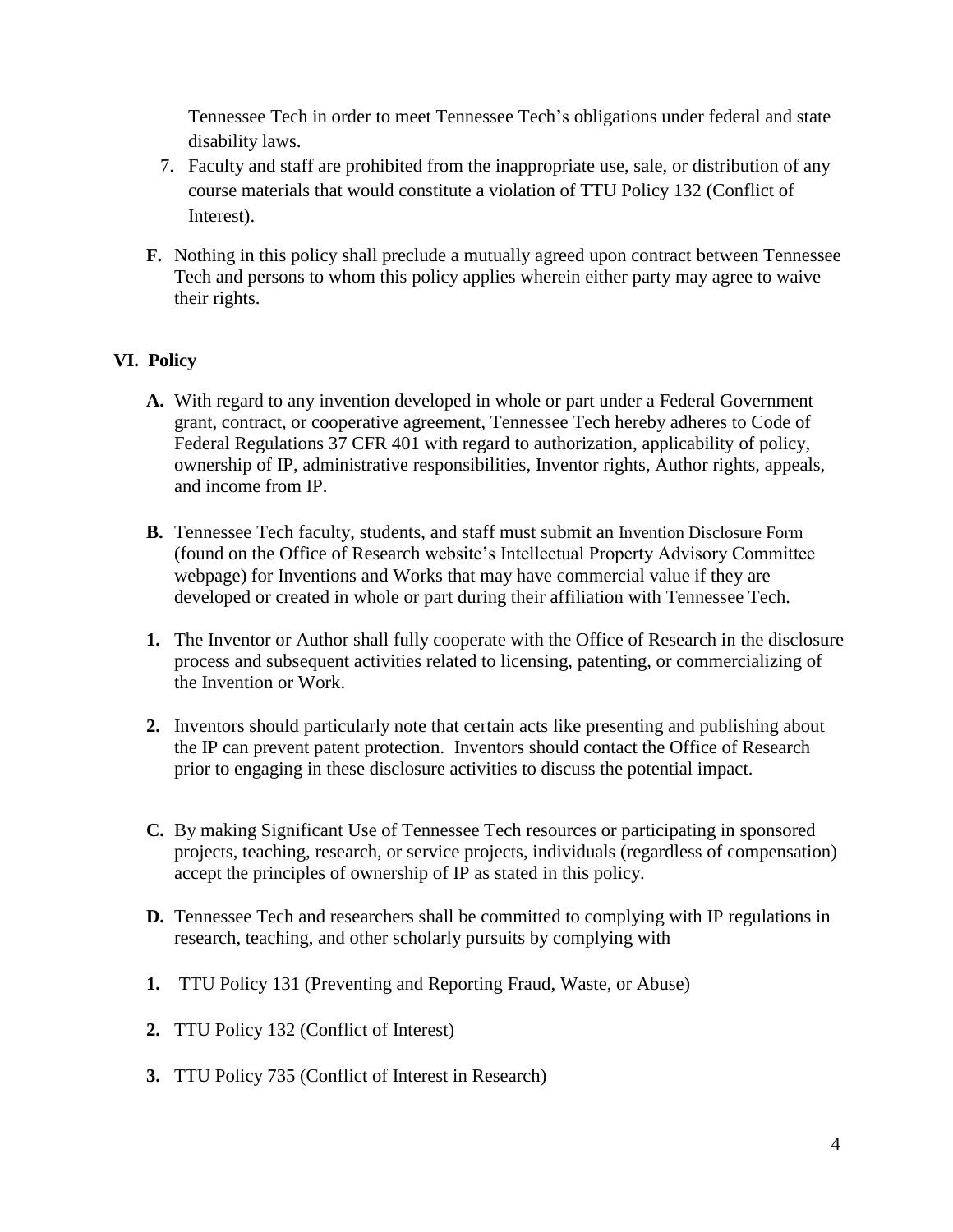- **4.** TTU Policy 770 (Whistleblower Protection in Research)
- **E.** Tennessee Tech adopts the following regarding income distribution between Tennessee Tech and Inventors or Authors:
- **1.** The Inventor's or Author's share shall be 50 percent of the annual Net Income from the intellectual property.
- **2.** The remaining 50 percent of Net Income shall be shared as follows: 20 percent to the department(s) or unit(s) which sponsored the development of the intellectual property, 10 percent to the origination college(s), and 20 percent to the Patents and Copyrights Account maintained in the Office of Research and Economic Development.
- **3.** The Inventor and unit(s) involved shall have a written, signed agreement (refer to intellectual property income distribution form found on the Office of Research website's Intellectual Property Advisory Committee page) relative to the distribution of income prior to approaching the committee to pursue a patent or copyright.
- **F.** This policy shall be administered by the Intellectual Property Advisory Committee (IPAC).
- **1.** The IPAC consists of faculty, staff, students, and other TTU employees experienced in IP matters.
- **2.** The IPAC shall generally advise the Vice President for Research and Economic Development in all matters relating to this Policy.
- **3.** Invention disclosures shall be forwarded to the IPAC for an evaluation of the ownership, patentability, and commercial potential of the Invention or Work. This evaluation may include an interview with the Inventor or Author, a preliminary prior art search, and related research. Any compensated assistance obtained from private legal counsel must be approved in advance by the President.
- **4.** The IPAC shall provide the Vice President for Research and Economic Development with its recommendations of IP ownership and whether to seek patent protection or commercialization opportunities. All direct costs associated with those activities shall be borne by Tennessee Tech. If the IPAC recommends that Tech not pursue patent protection or commercialization opportunities and the Vice President for Research and Economic Development concurs in that recommendation, Tech will assign its rights in the Invention or Work to the respective Inventors or Authors provided however that Tech shall have a lien on the Invention or Work to the extent that Tech has incurred any costs in its review process. Such lien shall be paid to Tech from any funds paid to the Inventors or Authors from any revenues generated by the sale or licensing of the Invention or Work